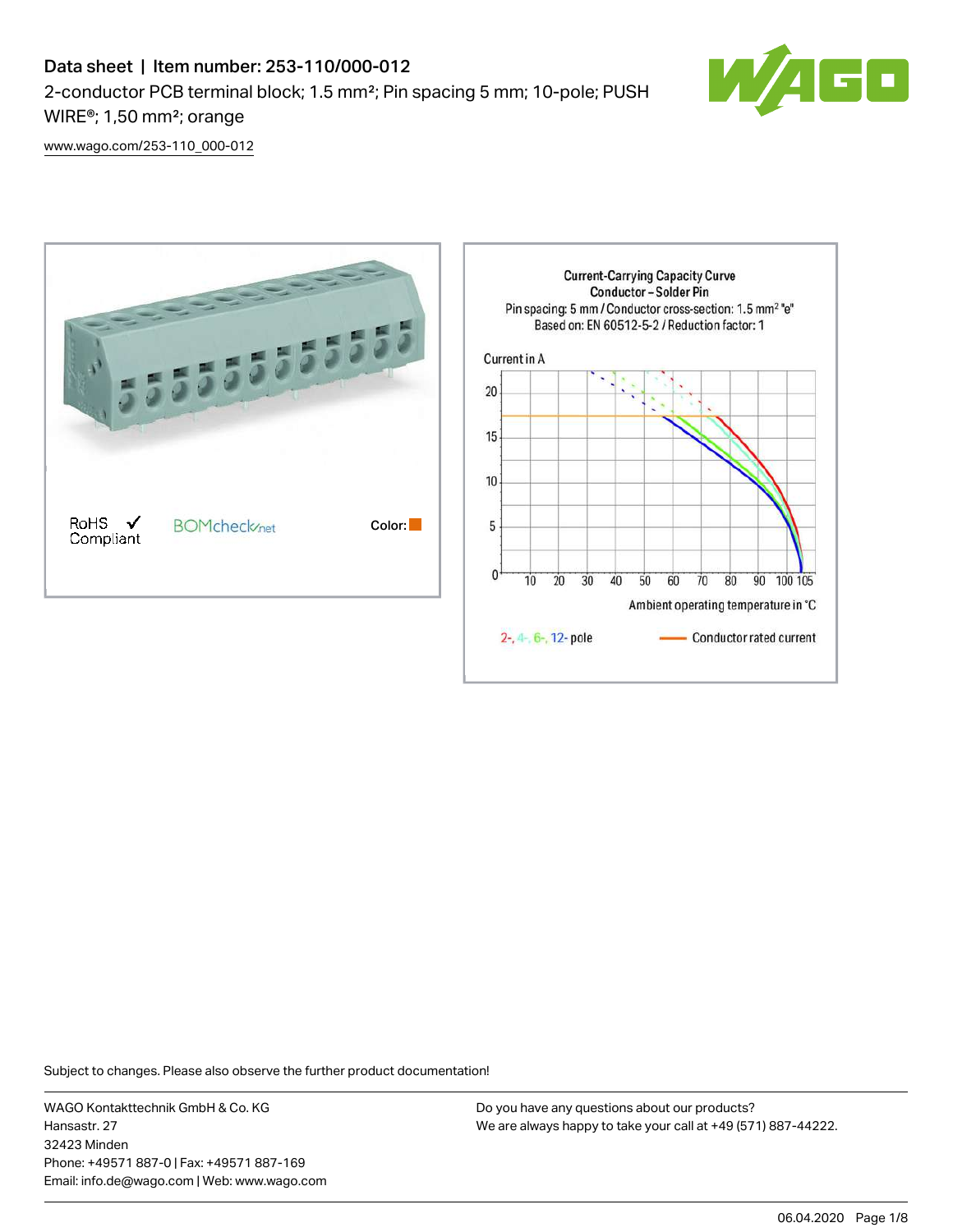



### Item description

- PCB terminal strips with screwdriver-actuated PUSH WIRE® termination  $\blacksquare$
- $\blacksquare$ Double-conductor connection provides top-entry (vertical) and/or side-entry (horizontal) wiring
- $\blacksquare$ Push-in termination of solid conductors
- $\blacksquare$ Double entries for power supply and potential distribution

# Data

## Electrical data

### Ratings per IEC/EN 60664-1

| Ratings per                     | IEC/EN 60664-1 |
|---------------------------------|----------------|
| Rated voltage (III / 3)         | 320 V          |
| Rated impulse voltage (III / 3) | 4 kV           |
| Rated voltage (III / 2)         | 320 V          |

Subject to changes. Please also observe the further product documentation!

WAGO Kontakttechnik GmbH & Co. KG Hansastr. 27 32423 Minden Phone: +49571 887-0 | Fax: +49571 887-169 Email: info.de@wago.com | Web: www.wago.com Do you have any questions about our products? We are always happy to take your call at +49 (571) 887-44222.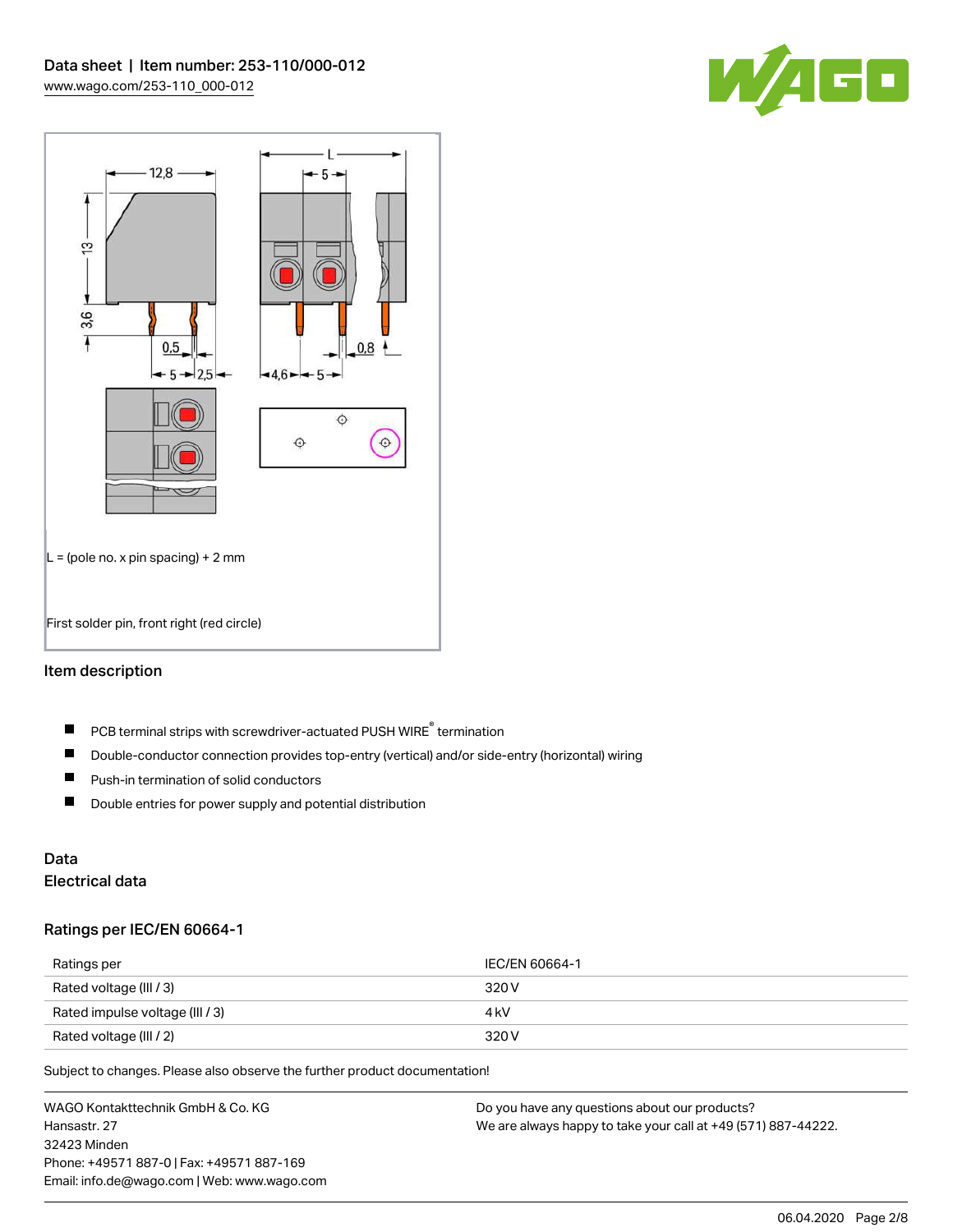[www.wago.com/253-110\\_000-012](http://www.wago.com/253-110_000-012)



| Rated impulse voltage (III / 2) | 4 <sub>k</sub> V                                          |
|---------------------------------|-----------------------------------------------------------|
| Rated voltage (II / 2)          | 630 V                                                     |
| Rated impulse voltage (II / 2)  | 4 kV                                                      |
| Rated current                   | 17.5A                                                     |
| Legend (ratings)                | (III / 2) ≙ Overvoltage category III / Pollution degree 2 |

### Approvals per UL 1059

| Rated voltage UL (Use Group B) | 300 V          |
|--------------------------------|----------------|
| Rated current UL (Use Group B) | 8 A            |
| Rated voltage UL (Use Group D) | 300 V          |
| Rated current UL (Use Group D) | 8 A            |
| Approvals per                  | <b>UL 1059</b> |

### Approvals per CSA

| Rated voltage CSA (Use Group B) | 300 V |
|---------------------------------|-------|
| Rated current CSA (Use Group B) | 8 A   |
| Rated voltage CSA (Use Group D) | 300 V |
| Rated current CSA (Use Group D) | 8 A   |

### Connection data

| Connection type (1)                           | PUSH WIRE <sup>®</sup> connection                    |
|-----------------------------------------------|------------------------------------------------------|
| Connection technology                         | PUSH WIRE®                                           |
| Number of connection points (connection type) | 1                                                    |
| <b>Actuation type</b>                         | Operating tool                                       |
| Solid conductor                               | $0.51.5$ mm <sup>2</sup> / 20  16 AWG                |
| Strip length                                  | 8.5  9.5 mm / 0.33  0.37 inch                        |
| Note (strip length)                           | 7  8 mm / 0.28  0.31 inch (for wiring on both sides) |
| Conductor entry angle to the PCB              | $0^{\circ}$                                          |
| No. of poles                                  | 10                                                   |
| Connection type (2)                           | PUSH WIRE <sup>®</sup> connection                    |
| Connection technology 2                       | PUSH WIRE®                                           |
| Number of connection points                   | 1                                                    |
| Solid conductor (2)                           | $0.51.5$ mm <sup>2</sup> / 20  16 AWG                |
| Strip length (2)                              | 8,5  9,5 mm / 0.33  0.37 inch                        |
| Note (strip length) 2                         | 7  8 mm / 0.28  0.31 inch (for wiring on both sides) |
| Conductor entry angle to the PCB 2            | 90°                                                  |

Subject to changes. Please also observe the further product documentation!

WAGO Kontakttechnik GmbH & Co. KG Hansastr. 27 32423 Minden Phone: +49571 887-0 | Fax: +49571 887-169 Email: info.de@wago.com | Web: www.wago.com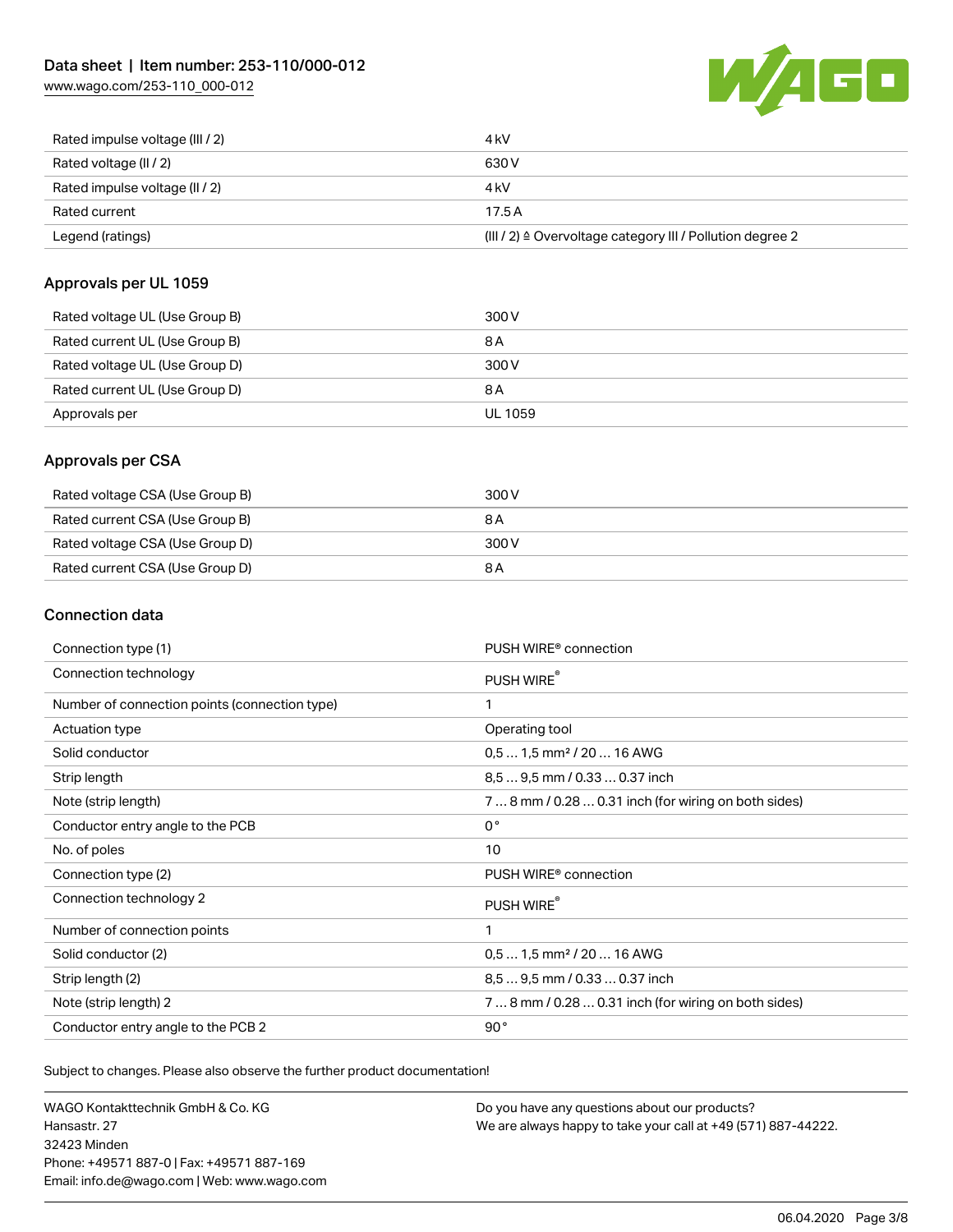[www.wago.com/253-110\\_000-012](http://www.wago.com/253-110_000-012)



| Total number of connection points | 20 |
|-----------------------------------|----|
| Total number of potentials        | 10 |
| Number of connection types        |    |
| Number of levels                  |    |

### Geometrical Data

| Pin spacing                       | 5 mm / 0.197 inch        |
|-----------------------------------|--------------------------|
| Width                             | 52 mm / 2.047 inch       |
| Height                            | 16,6 mm / 0.654 inch     |
| Height from the surface           | 13 mm / 0.512 inch       |
| Depth                             | 12,8 mm / 0.504 inch     |
| Solder pin length                 | 3.6 <sub>mm</sub>        |
| Solder pin dimensions             | $0.5 \times 0.8$ mm      |
| Drilled hole diameter (tolerance) | 1 1 <sup>(+0,1)</sup> mm |

### PCB contact

| PCB contact                         | THT                                        |
|-------------------------------------|--------------------------------------------|
| Solder pin arrangement              | over the entire terminal strip (staggered) |
| Number of solder pins per potential |                                            |

### Material Data

| Color                       | orange                                |
|-----------------------------|---------------------------------------|
| Material group              |                                       |
| Insulating material         | Polyamide 66 (PA 66)                  |
| Flammability class per UL94 | V <sub>0</sub>                        |
| Clamping spring material    | Chrome nickel spring steel (CrNi)     |
| Contact material            | Electrolytic copper $(E_{\text{Cl}})$ |
| Contact plating             | tin-plated                            |
| Fire load                   | 0.179 MJ                              |
| Weight                      | 8.7 g                                 |
|                             |                                       |

### Environmental Requirements

| Limit temperature range | -60  +105 °C |
|-------------------------|--------------|
|-------------------------|--------------|

Subject to changes. Please also observe the further product documentation!

WAGO Kontakttechnik GmbH & Co. KG Hansastr. 27 32423 Minden Phone: +49571 887-0 | Fax: +49571 887-169 Email: info.de@wago.com | Web: www.wago.com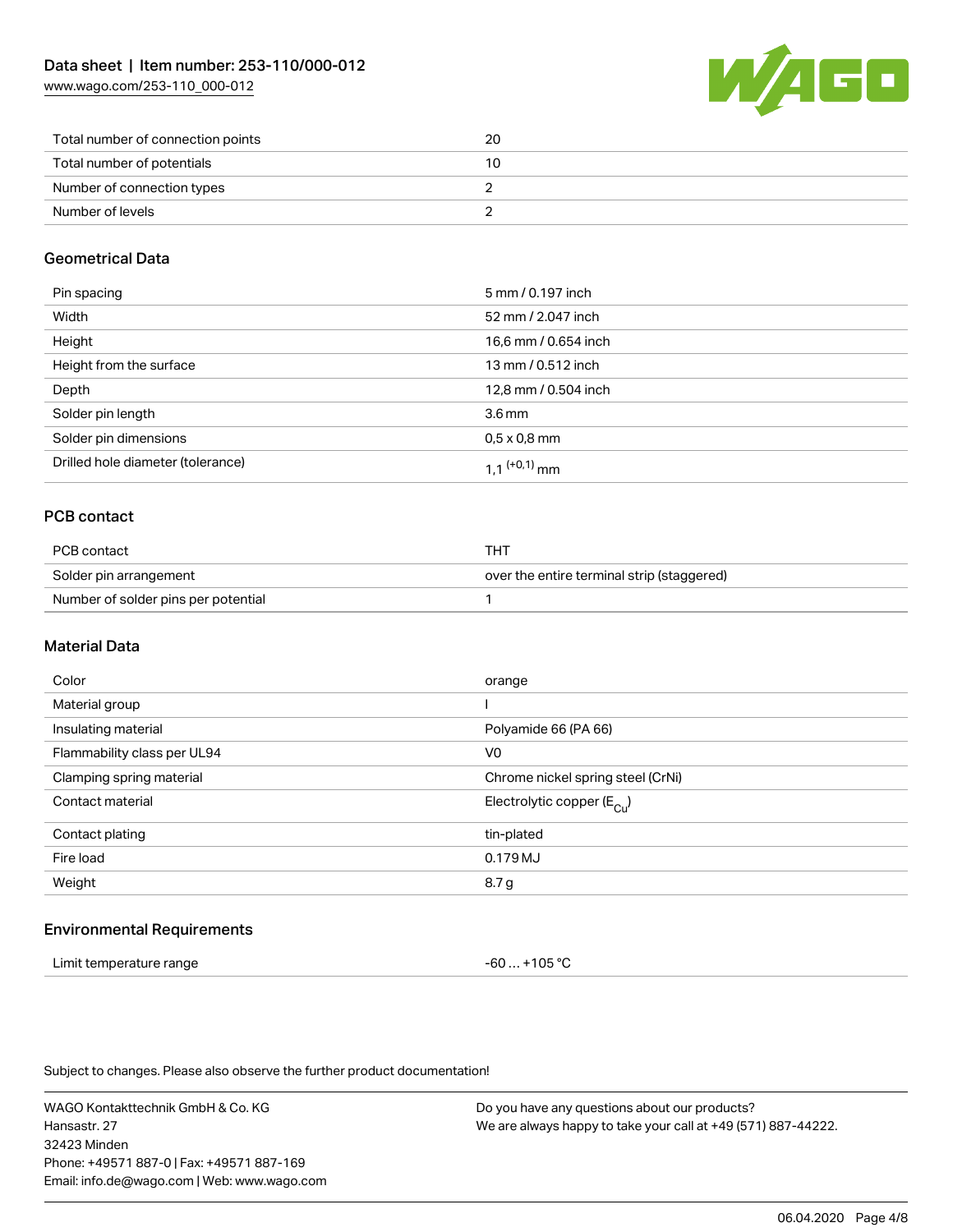

### Commercial data

| Product Group      | 4 (Printed Circuit) |
|--------------------|---------------------|
| Packaging type     | <b>BOX</b>          |
| Country of origin  | CΝ                  |
| <b>GTIN</b>        | 4017332649445       |
| Customs Tariff No. | 85369010000         |

### Approvals / Certificates

#### UL-Approvals

|                            |                                     |                                 | Certificate |
|----------------------------|-------------------------------------|---------------------------------|-------------|
| Logo                       | Approval                            | <b>Additional Approval Text</b> | name        |
|                            | cURus                               | <b>UL 1059</b>                  | E45172      |
| $\blacksquare$             | Underwriters Laboratories Inc.      |                                 | sec. 6      |
| $\boldsymbol{\mathcal{A}}$ | UL<br>UL International Germany GmbH | <b>UL 1977</b>                  | E45171      |

### **Counterpart**

### Compatible products

#### Marking accessories

Hansastr. 27

| Item no.: 210-332/500-202<br>Marking strips; as a DIN A4 sheet; MARKED; 1-16 (160x); Height of marker strip: 3 mm; Strip length 182<br>mm; Horizontal marking; Self-adhesive; white  |                                               | www.wago.com/210-332<br>/500-202 |  |  |
|--------------------------------------------------------------------------------------------------------------------------------------------------------------------------------------|-----------------------------------------------|----------------------------------|--|--|
| Item no.: 210-332/500-204<br>Marking strips; as a DIN A4 sheet; MARKED; 17-32 (160x); Height of marker strip: 3 mm; Strip length<br>182 mm; Horizontal marking; Self-adhesive; white |                                               | www.wago.com/210-332<br>/500-204 |  |  |
| Item no.: 210-332/500-205<br>Marking strips; as a DIN A4 sheet; MARKED; 1-32 (80x); Height of marker strip: 3 mm; Strip length 182<br>mm; Horizontal marking; Self-adhesive; white   |                                               | www.wago.com/210-332<br>/500-205 |  |  |
| Item no.: 210-332/500-206<br>Marking strips; as a DIN A4 sheet; MARKED; 33-48 (160x); Height of marker strip: 3 mm; Strip length                                                     |                                               | www.wago.com/210-332<br>/500-206 |  |  |
| Subject to changes. Please also observe the further product documentation!                                                                                                           |                                               |                                  |  |  |
| WAGO Kontakttechnik GmbH & Co. KG                                                                                                                                                    | Do you have any questions about our products? |                                  |  |  |

32423 Minden Phone: +49571 887-0 | Fax: +49571 887-169 Email: info.de@wago.com | Web: www.wago.com We are always happy to take your call at +49 (571) 887-44222.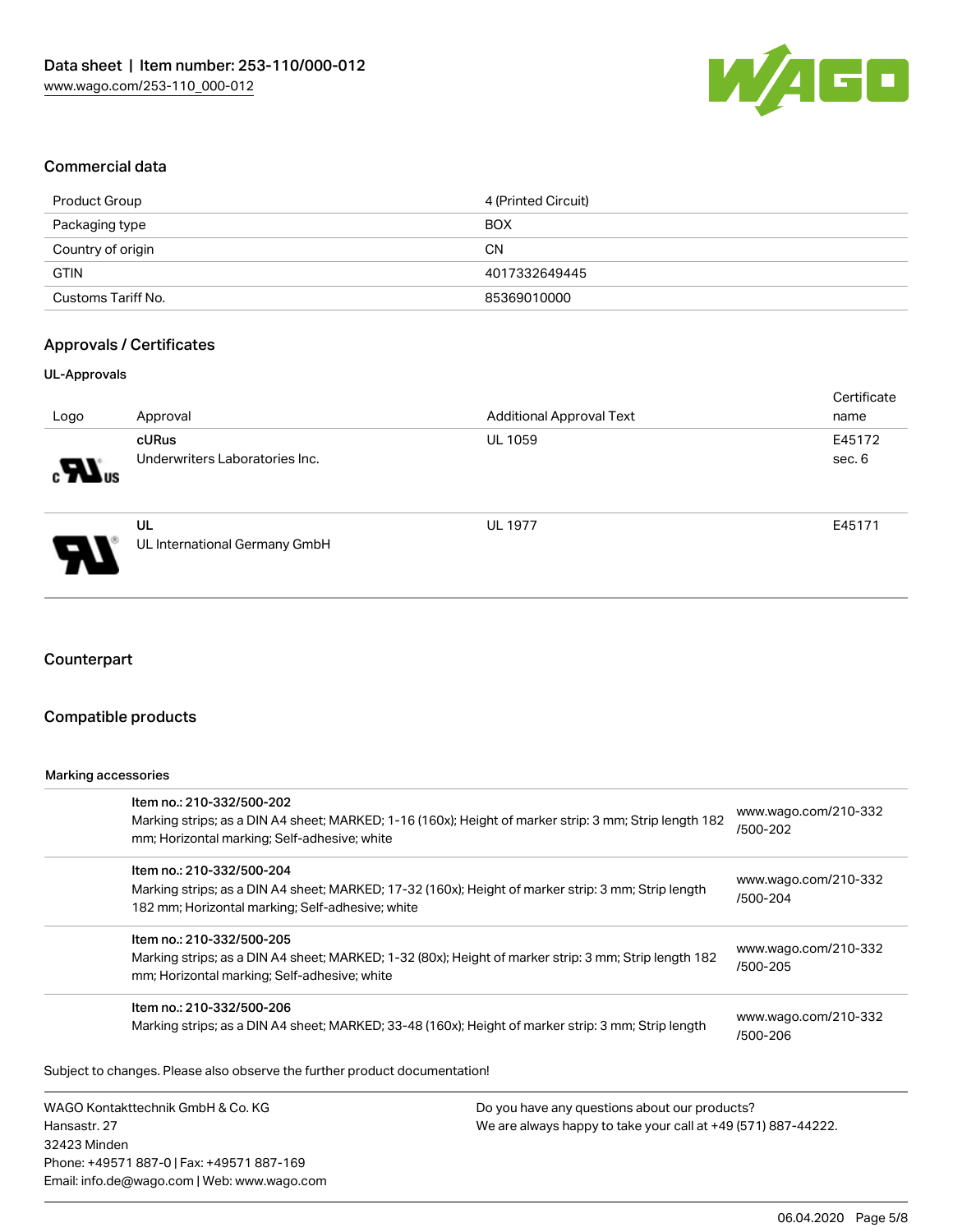

182 mm; Horizontal marking; Self-adhesive; white

|       | Item no.: 210-833<br>Marking strips; on reel; 6 mm wide; plain; Self-adhesive; white                      | www.wago.com/210-833 |
|-------|-----------------------------------------------------------------------------------------------------------|----------------------|
| tools |                                                                                                           |                      |
|       | Item no.: 210-647<br>Operating tool; Blade: 2.5 x 0.4 mm; with a partially insulated shaft                | www.wago.com/210-647 |
|       | Item no.: 210-648<br>Operating tool; Blade: 2.5 x 0.4 mm; with a partially insulated shaft; angled; short | www.wago.com/210-648 |
|       | Item no.: 210-719<br>Operating tool; Blade: 2.5 x 0.4 mm; with a partially insulated shaft                | www.wago.com/210-719 |

### Downloads

Documentation

| <b>Additional Information</b><br>Technical explanations | Apr 3, 2019 | pdf<br>3.6 MB | Download |
|---------------------------------------------------------|-------------|---------------|----------|
| CAD/CAE-Data                                            |             |               |          |

# CAD data

| 2D/3D Models 253-110/000-012                                                        | URL | Download |
|-------------------------------------------------------------------------------------|-----|----------|
| <b>CAE</b> data                                                                     |     |          |
| EPLAN Data Portal 253-110/000-012                                                   | URL | Download |
| <b>PCB Design</b>                                                                   |     |          |
| Symbol and Footprint 253-110/000-012                                                | URL | Download |
| CAx data for your PCB design, consisting of "schematic symbols and PCB footprints", |     |          |

allow easy integration of the WAGO component into your development environment.

#### Supported formats:

- $\blacksquare$ Accel EDA 14 & 15
- $\blacksquare$ Altium 6 to current version
- $\blacksquare$ Cadence Allegro
- $\blacksquare$ **DesignSpark**
- $\blacksquare$ Eagle Libraries
- $\blacksquare$ KiCad

Subject to changes. Please also observe the further product documentation!

WAGO Kontakttechnik GmbH & Co. KG Hansastr. 27 32423 Minden Phone: +49571 887-0 | Fax: +49571 887-169 Email: info.de@wago.com | Web: www.wago.com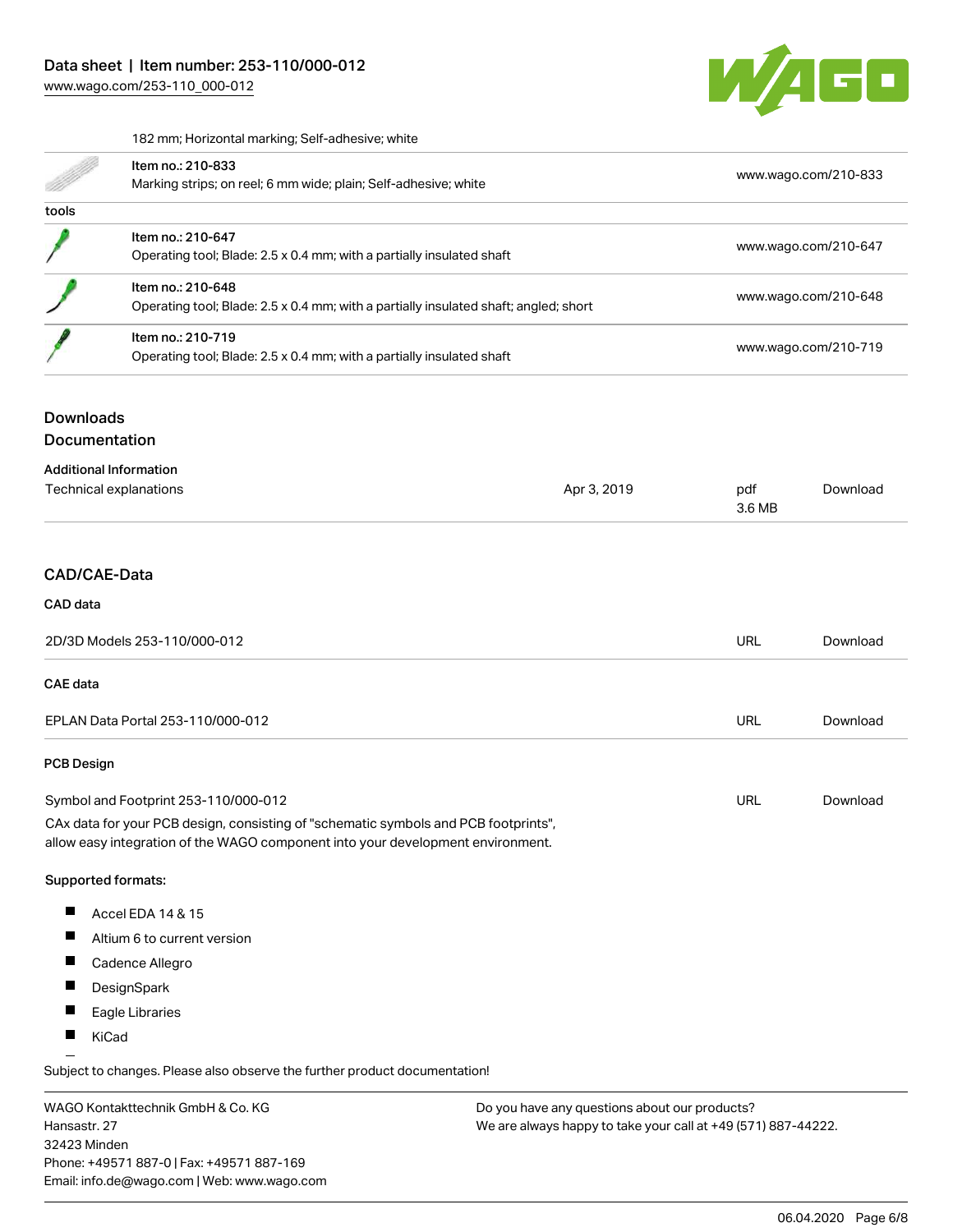

- $\blacksquare$ Mentor Graphics BoardStation
- $\blacksquare$ Mentor Graphics Design Architect
- $\blacksquare$ Mentor Graphics Design Expedition 99 and 2000
- $\blacksquare$ OrCAD 9.X PCB and Capture
- П PADS PowerPCB 3, 3.5, 4.X, and 5.X
- П PADS PowerPCB and PowerLogic 3.0
- П PCAD 2000, 2001, 2002, 2004, and 2006
- $\blacksquare$ Pulsonix 8.5 or newer
- $\blacksquare$ **STL**
- $\blacksquare$ 3D STEP
- $\blacksquare$ TARGET 3001!
- П View Logic ViewDraw
- $\blacksquare$ Quadcept
- $\blacksquare$ Zuken CadStar 3 and 4
- П Zuken CR-5000 and CR-8000

#### PCB Component Libraries (EDA), PCB CAD Library Ultra Librarian

#### Installation Notes

#### Conductor termination



Inserting a conductor via push-in termination.

Conductor removal

Subject to changes. Please also observe the further product documentation!

WAGO Kontakttechnik GmbH & Co. KG Hansastr. 27 32423 Minden Phone: +49571 887-0 | Fax: +49571 887-169 Email: info.de@wago.com | Web: www.wago.com